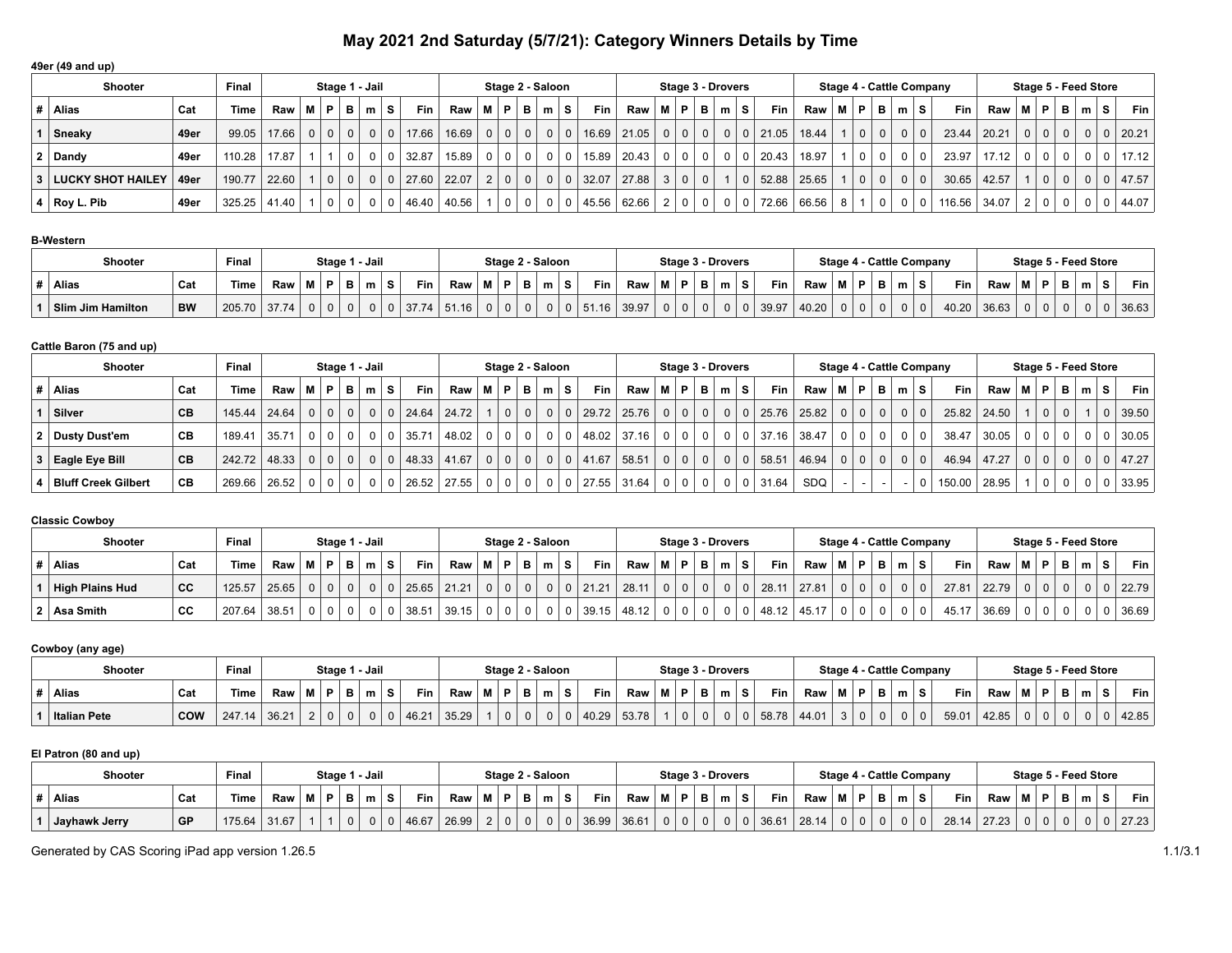# **May 2021 2nd Saturday (5/7/21): Category Winners Details by Time**

# **Elder Statesman (70 and up)**

| <b>Shooter</b>           |     | Final          |             |           |                | Stage 1 - Jail         |            |                       |            | Stage 2 - Saloon |                 |                |          |            |                     |          |                | <b>Stage 3 - Drovers</b> |              |          |            |       |                |                |   |          |          | Stage 4 - Cattle Company |       |                |                |   | Stage 5 - Feed Store |          |       |
|--------------------------|-----|----------------|-------------|-----------|----------------|------------------------|------------|-----------------------|------------|------------------|-----------------|----------------|----------|------------|---------------------|----------|----------------|--------------------------|--------------|----------|------------|-------|----------------|----------------|---|----------|----------|--------------------------|-------|----------------|----------------|---|----------------------|----------|-------|
| <b>Alias</b>             | Cat | <b>Time</b>    | Raw   M   P |           |                | $B \mid m \mid S \mid$ |            | <b>Fin</b>            | Raw        | <b>MP</b>        | $B \mid m \mid$ |                | S.       | Fin        | Raw                 |          | MPB            |                          | $\mathbf{m}$ | -S       | Fin.       | Raw   | M I            | P I            | В |          | ˈm ∣S .  | Fin I                    | Raw   | MP.            |                | B | m                    | <b>S</b> | Fin I |
| <b>Presque Isle Bill</b> | ES  | $233.19$ 41.30 |             | $0$   $0$ | $\Omega$       |                        |            | 0   0   41.30   35.77 |            | 0   0            | 0 <sup>1</sup>  | $\overline{0}$ | $\Omega$ | 135.77     | 68.09               |          | 0 <sup>1</sup> |                          |              | $\Omega$ | 73.09      | 38.91 | 2 <sup>1</sup> | $\Omega$       |   | $\Omega$ |          | 48.91                    | 34.12 | 0 <sup>1</sup> | 0 <sup>1</sup> |   |                      |          | 34.12 |
| <b>Walnut Wrangler</b>   | ES  | 254.91         | 50.30       |           |                |                        |            | $0$ 50.30 47.15       |            | $0 \mid 0$       | 0 <sup>1</sup>  | 0 <sup>1</sup> |          |            | $0$   47.15   57.83 | $\Omega$ | 0 <sup>1</sup> |                          |              |          | 57.83      | 51.75 | $\Omega$       |                |   | $\Omega$ | $\Omega$ | 51.75                    | 47.88 | $\Omega$       | 0 <sup>1</sup> |   |                      |          | 47.88 |
| Slopoke                  | ES  | <b>MDQ</b>     | 89.59       |           | 0 <sup>1</sup> | 0 I                    | <b>MDQ</b> |                       | <b>DNF</b> |                  |                 |                |          | <b>MDQ</b> | <b>MDQ</b>          |          |                |                          |              | $\Omega$ | <b>MDQ</b> | 0.00  | 0 <sup>1</sup> | 0 <sup>1</sup> |   | $\Omega$ | $\Omega$ | <b>MDQ</b>               | 0.00  | 0 <sup>1</sup> | 0 <sup>1</sup> |   |                      |          | MDQ   |

# **Elder Statesman Duelist (70 and up)**

| Shooter    |            | Final        |     | Stage 1 - Jail |              |                   |       |          | Stage 2 - Saloon |   |   |       |       |    | Stage 3 - Drovers |   |                  |       |   |                |   |   | Stage 4 - Cattle Company |       | Stage 5 - Feed Store |      |   |   |    |       |
|------------|------------|--------------|-----|----------------|--------------|-------------------|-------|----------|------------------|---|---|-------|-------|----|-------------------|---|------------------|-------|---|----------------|---|---|--------------------------|-------|----------------------|------|---|---|----|-------|
| Alias      | Cat        | <b>Time</b>  | Raw |                |              | <b>Fin</b>        | Raw   | м        |                  | в | m | Fin   | Raw   | ΙP |                   | m | Fin <sub>1</sub> | Raw   | м | D.             | в | m | Fin.                     | Raw   |                      | - 63 | D | m | -S | Fin   |
| Popa Smoke | <b>ESD</b> | 252.24 50.64 |     |                | $\mathbf{0}$ | 50.64<br>$\Omega$ | 42.05 | $\Omega$ |                  |   |   | 42.05 | 57.83 |    | $\Omega$          |   | 57.83            | 52.99 |   | $\overline{0}$ |   |   | 62.99                    | 38.73 |                      |      |   |   |    | 38.73 |

# **Frontier Cartridge**

| <b>Shooter</b>  |     | Final       |       |    |   | Stage 1 - Jail |   |          |       |   | Stage 2 - Saloon |   |       |               |     |          | Stage 3 - Drovers |       |       | Stage 4 - Cattle Company |                |             |    |            |       | Stage 5 - Feed Store |     |   |          |            |
|-----------------|-----|-------------|-------|----|---|----------------|---|----------|-------|---|------------------|---|-------|---------------|-----|----------|-------------------|-------|-------|--------------------------|----------------|-------------|----|------------|-------|----------------------|-----|---|----------|------------|
| Alias           | Cat | <b>Time</b> | Raw   | M) | P | в              | m | Fin<br>s | Raw   | P |                  | S | Fin   | Raw           | M P | в        | m                 | Fin   | Raw   |                          | <b>P</b>       |             | m. | <b>Fin</b> | Raw   | мI                   | D I | в | $m$ .    | <b>Fin</b> |
| <b>Red Slim</b> | FC  | 202.39      | 37.66 |    |   |                |   | 37.66    | 34.50 |   |                  |   |       | $34.50$ 53.49 | 0   | $\Omega$ | 0                 | 53.49 | 37.62 |                          | $\overline{0}$ | $\mathbf 0$ |    | 42.62      | 34.12 | $\mathbf{0}$         |     |   | $\Omega$ | 34.12      |
| 2 Lakota T      | FC  | 237.19      | 41.60 |    |   |                |   | 41.60    | 40.09 |   |                  |   | 75.09 | 46.74         | 0   |          |                   | 46.74 | 34.46 |                          |                |             |    | 34.46      | 39.30 |                      |     |   |          | 39.30      |

#### **Frontier Cartridge Duelist**

| Shooter          |            | Final  |       |          |   | Stage 1 - Jail |                   |       |       |             |   | Stage 2 - Saloon |   |       |       |   |   | <b>Stage 3 - Drovers</b> |       |       |    |              | Stage 4 - Cattle Company |            |       | Stage 5 - Feed Store |  |   |       |
|------------------|------------|--------|-------|----------|---|----------------|-------------------|-------|-------|-------------|---|------------------|---|-------|-------|---|---|--------------------------|-------|-------|----|--------------|--------------------------|------------|-------|----------------------|--|---|-------|
| <b>Alias</b>     | Cat        | Time   | Raw   |          | в | m              | $\mathbf{r}$<br>Ð | Fin   | Raw   | . <b>BA</b> | D |                  | s | Fin 1 | Raw   | M | P | m                        | Fin.  | Raw   | в. | P            | m                        | <b>Fin</b> | Raw   |                      |  | m | Fin   |
| <b>Tame Bill</b> | <b>FCD</b> | 175.47 | 29.82 | $\Omega$ |   |                |                   | 29.82 | 26.46 |             |   |                  |   | 26.46 | 35.96 | 0 |   |                          | 35.96 | 35.15 |    | $\mathbf{0}$ |                          | 50.15      | 28.08 |                      |  |   | 33.08 |

#### **Frontiersman**

| <b>Shooter</b>          |     | Final       |       |   | Stage 1 - Jail |              |                |            |       | Stage 2 - Saloon |    |            |            |       |           |   | Stage 3 - Drovers |            |             |         |   |    | <b>Stage 4 - Cattle Company</b> |       | Stage 5 - Feed Store |        |        |   |            |
|-------------------------|-----|-------------|-------|---|----------------|--------------|----------------|------------|-------|------------------|----|------------|------------|-------|-----------|---|-------------------|------------|-------------|---------|---|----|---------------------------------|-------|----------------------|--------|--------|---|------------|
| Alias                   | Cat | <b>Time</b> | Raw   |   | D              | $\mathbf{B}$ |                | <b>Fin</b> | Raw   | D                | в. | $m \mid S$ | <b>Fin</b> | Raw   | <b>MP</b> | в | m                 | <b>Fin</b> | Raw         | 1. D. ' |   | m. | <b>Fin</b>                      | Raw   | M I                  | . p. l | -<br>Ð | m | <b>Fin</b> |
| <b>Parson Remington</b> |     | 201.87      | 38.11 | U |                |              | 0 <sup>1</sup> | 38.11      | 36.22 | 0                |    |            | 36.22      | 53.96 | 01        |   |                   |            | 53.96 39.31 |         | 0 |    | 39.31                           | 34.27 |                      |        |        |   | 34.27      |

#### **Gunfighter**

|       | <b>Shooter</b>         |           | Final        |       |                |                | Stage 1 - Jail |                |          |                |         |                | Stage 2 - Saloon |                |                 |    |       |                                                |          | Stage 3 - Drovers      |                |       |        |                       |          |                   |                | Stage 4 - Cattle Company |            |             | Stage 5 - Feed Store |   |                |                |          |                |
|-------|------------------------|-----------|--------------|-------|----------------|----------------|----------------|----------------|----------|----------------|---------|----------------|------------------|----------------|-----------------|----|-------|------------------------------------------------|----------|------------------------|----------------|-------|--------|-----------------------|----------|-------------------|----------------|--------------------------|------------|-------------|----------------------|---|----------------|----------------|----------|----------------|
| Alias |                        | Cat       | Time         | Raw   | M              | P              | B              | m.             | s.       | <b>Fin</b>     | Raw   M |                | P                | в              | m               | S. | Fin   | $\mathsf{Raw} \mid \mathsf{M} \mid \mathsf{P}$ |          | $B \mid m \mid S \mid$ |                |       | Fin I  | Raw                   | M   P    | $B \mid m \mid S$ |                |                          | <b>Fin</b> | Raw         | м                    | P | B              | m              | s        | Fin            |
|       | <b>Hondo Tucker</b>    | GF        | 123.01       | 21.34 | 0 <sup>1</sup> | $\overline{0}$ | 0 <sup>1</sup> | 0 <sup>1</sup> |          | $0 \mid 21.34$ | 18.53   | 2 <sup>1</sup> | $\Omega$         | 0 <sup>1</sup> |                 |    |       | $28.53$   25.08   0   0                        |          | $\Omega$               |                |       |        | 0   0   25.08   22.75 | $\Omega$ | 0 <sup>1</sup>    | $\Omega$       |                          | 27.75      | 20.31       | 0 <sup>1</sup>       |   | 0 <sup>1</sup> | 0 <sup>1</sup> |          | 0   20.31      |
|       | 2 Sasparilla Groz      | GF        | 156.12 25.37 |       | 0 <sup>1</sup> |                | $\Omega$       | $\Omega$       |          | 25.37          | 26.12   |                | 0 <sup>1</sup>   |                | $0 \mid 0 \mid$ | റ  |       | $31.12$ 34.09                                  |          | $\Omega$               |                | 0   0 |        | $39.09$   25.75       | $\Omega$ | 0 <sup>1</sup>    |                |                          |            | 30.75 24.79 |                      |   | $\Omega$       | $\Omega$       | $\Omega$ | 29.79          |
|       | Jeb Buchsenmacher      | <b>GF</b> | 199.72 27.23 |       |                | $\Omega$       | $\Omega$       | $\mathbf{0}$   | $\Omega$ | 32.23          | 36.84   |                | 0 <sup>1</sup>   | $\Omega$       |                 |    | 41.84 | 46.97                                          | $\Omega$ | $\Omega$               |                |       |        | 0   0   51.97   33.95 | 0 0      | 0 <sup>1</sup>    | 0 <sub>1</sub> | $\Omega$                 |            | 33.95 29.73 | $\Omega$             |   | $\Omega$       | 0 <sup>1</sup> |          | $0 \mid 39.73$ |
|       | <b>Skillet Johnson</b> | . GF      | 230.27       | 44.05 | 5 <sup>1</sup> |                |                | $\Omega$       | $\Omega$ | 79.05          | 31.18   | 0 <sup>1</sup> | $\Omega$         | 0 <sup>1</sup> |                 |    | 31.18 | 40.41                                          |          | 0 <sup>1</sup>         | 0 <sup>1</sup> |       | 140.41 | . 38.74               |          |                   |                |                          | 43.74      | 35.89       | 0 <sup>1</sup>       |   | $\Omega$       | $\Omega$       |          | 35.89          |

Generated by CAS Scoring iPad app version 1.26.5 2.1/3.1